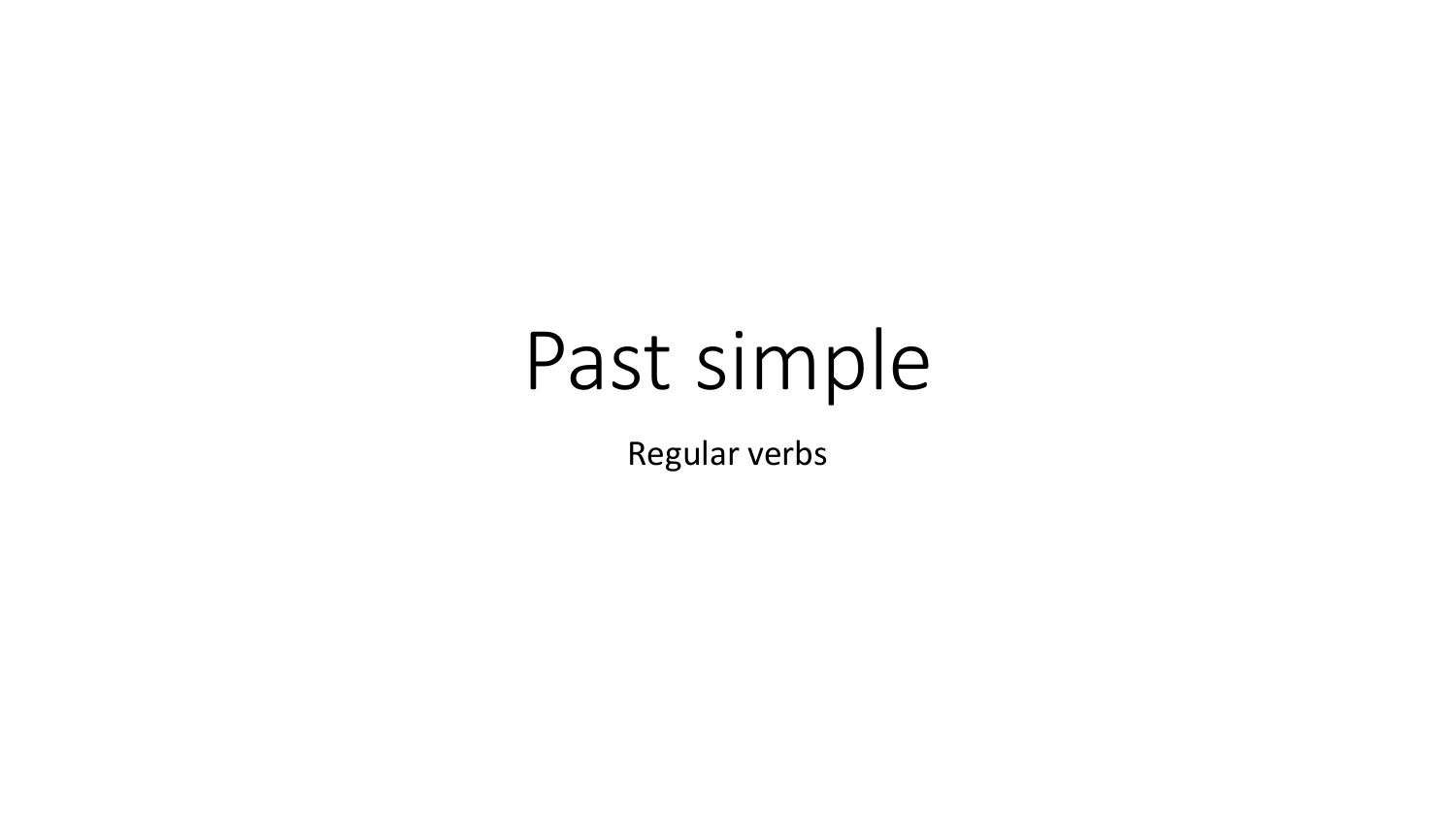- •What did you do yesterday?
- •I walked in the park.
- •What did you do an hour ago?
- •I listened to music.
- •What did you do at the weekend?
- •I watched TV.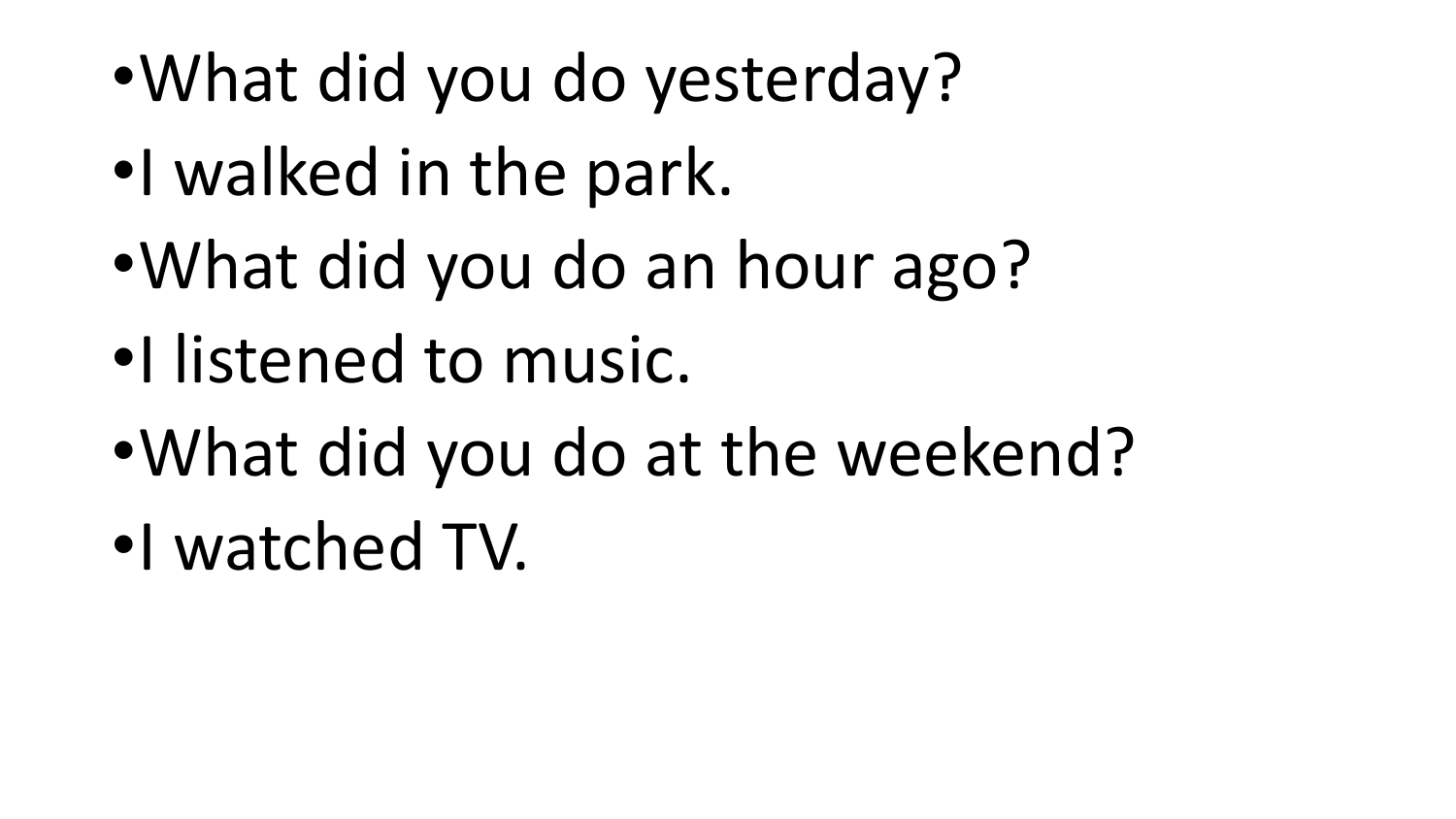- •What did do yesterday?
- •I walked in the
- •What did do an hour ago?
- •I listened to \_\_\_\_\_.
- •What did do at the weekend?
- •I watched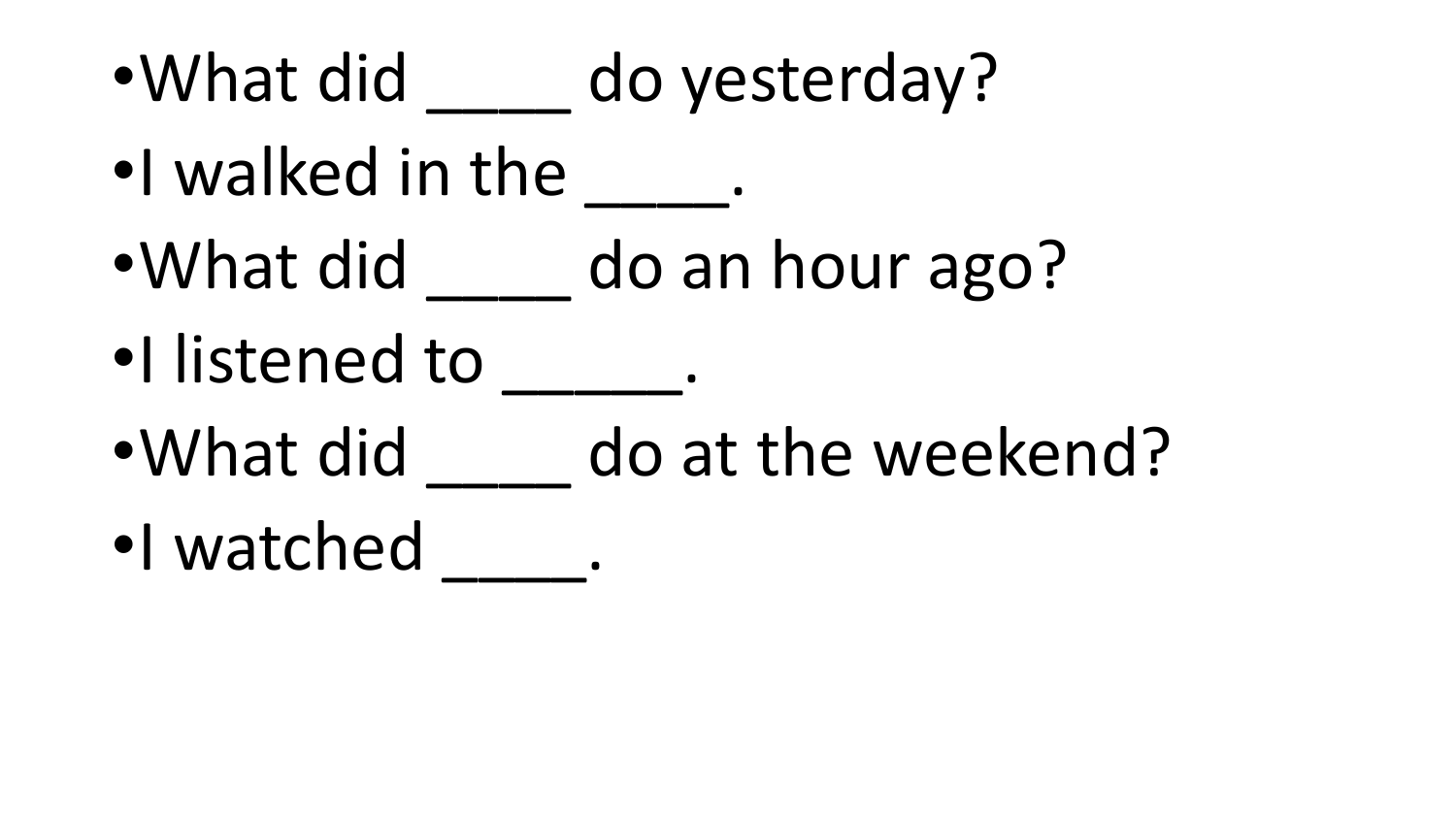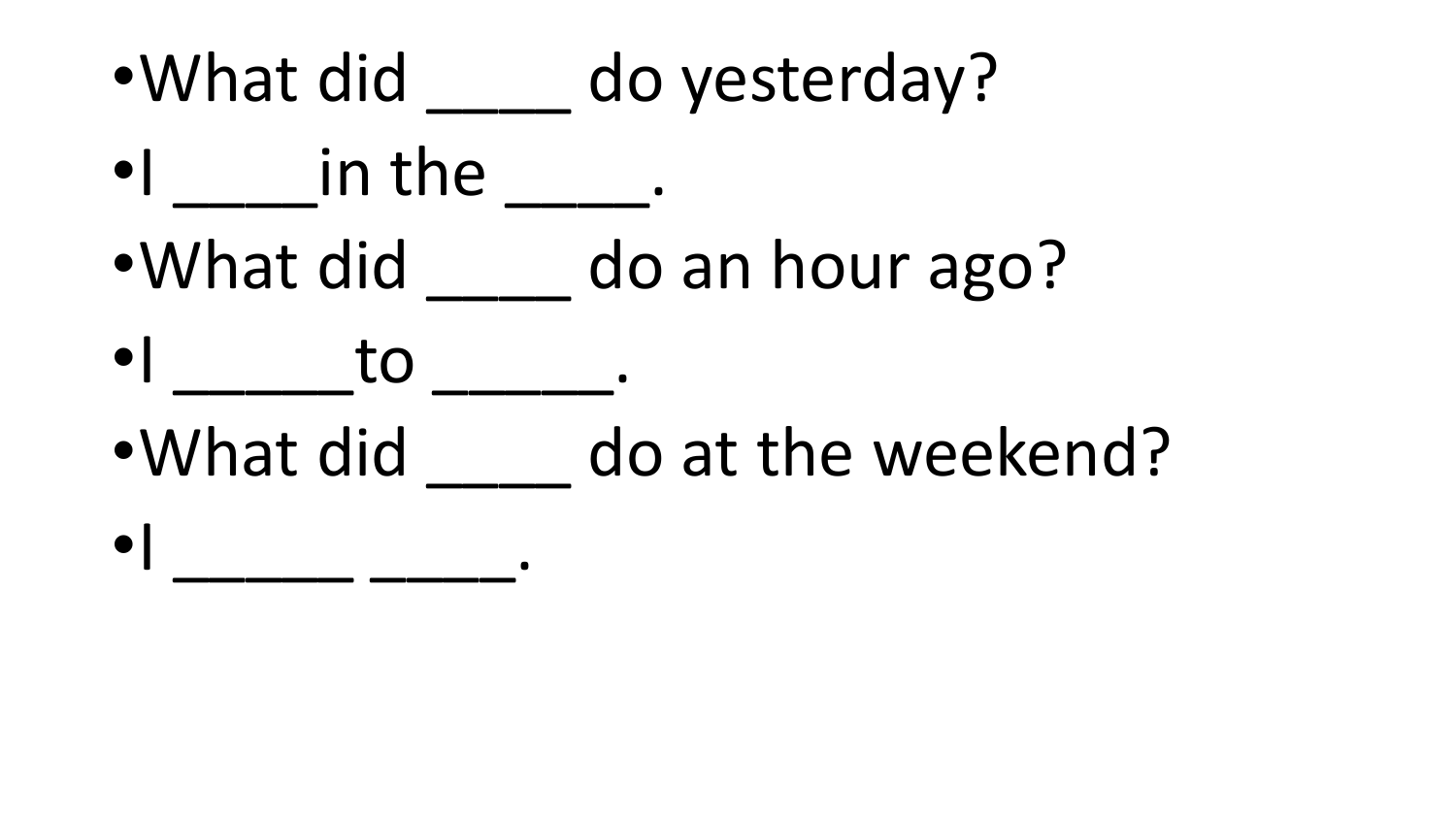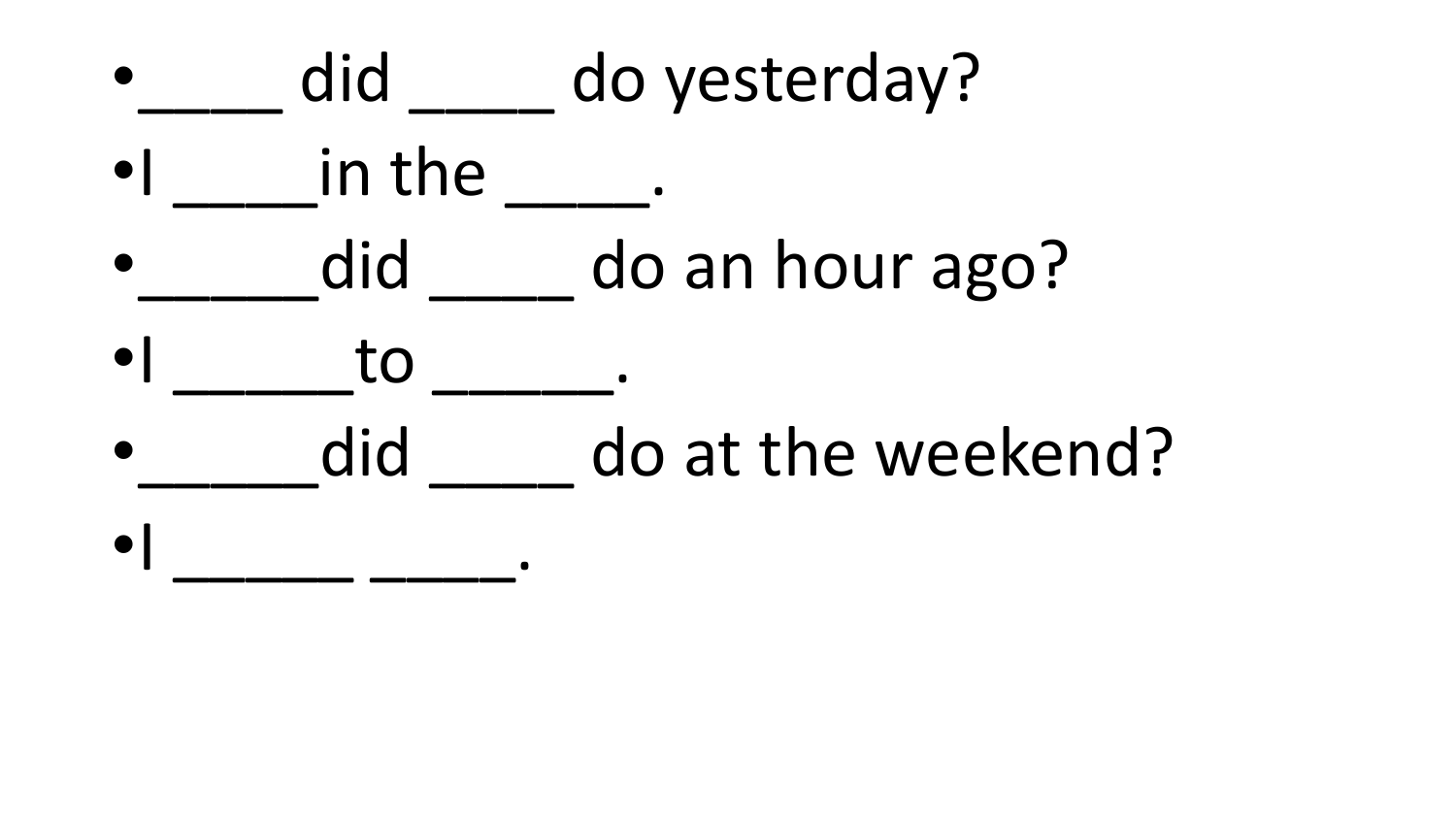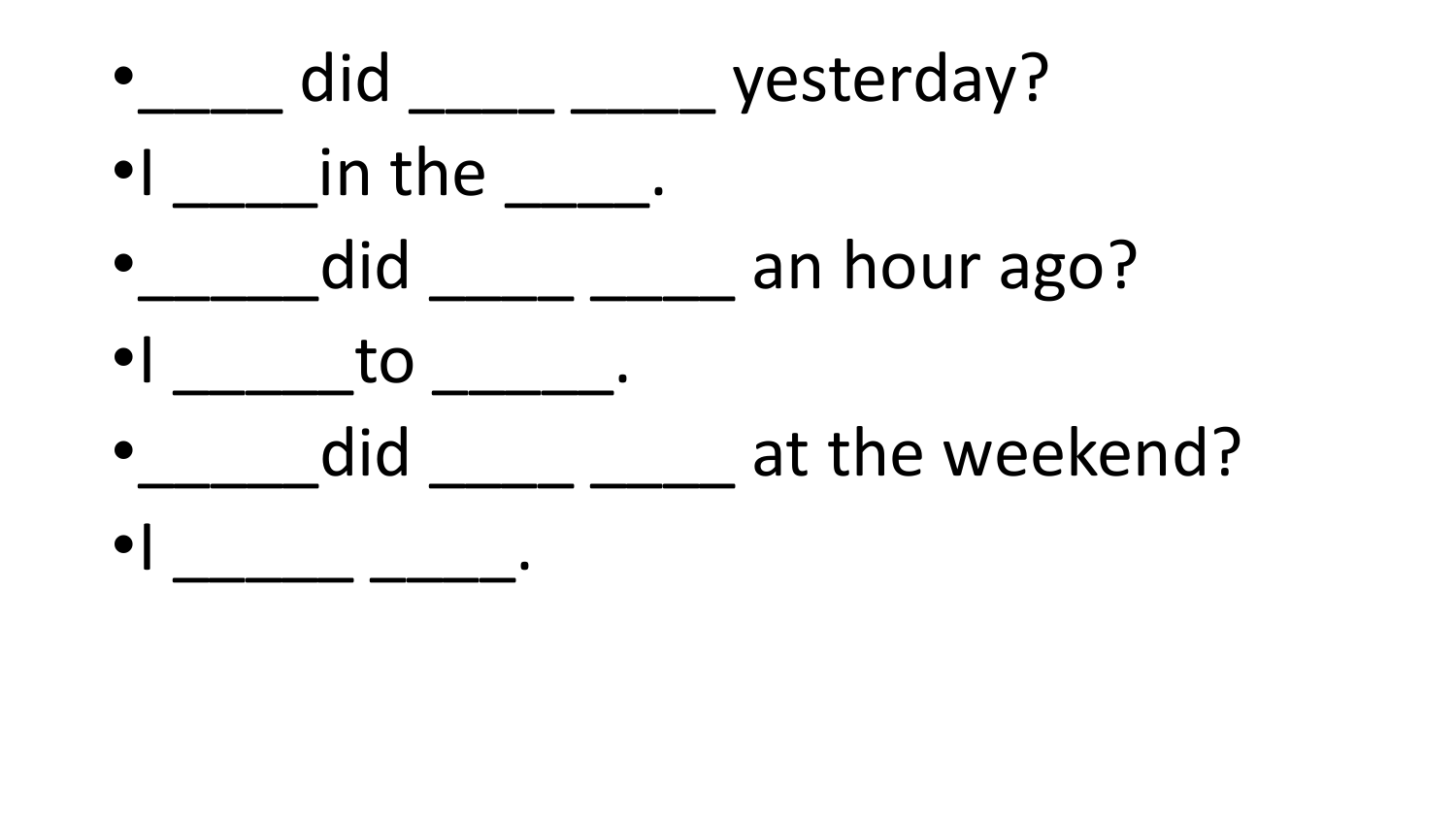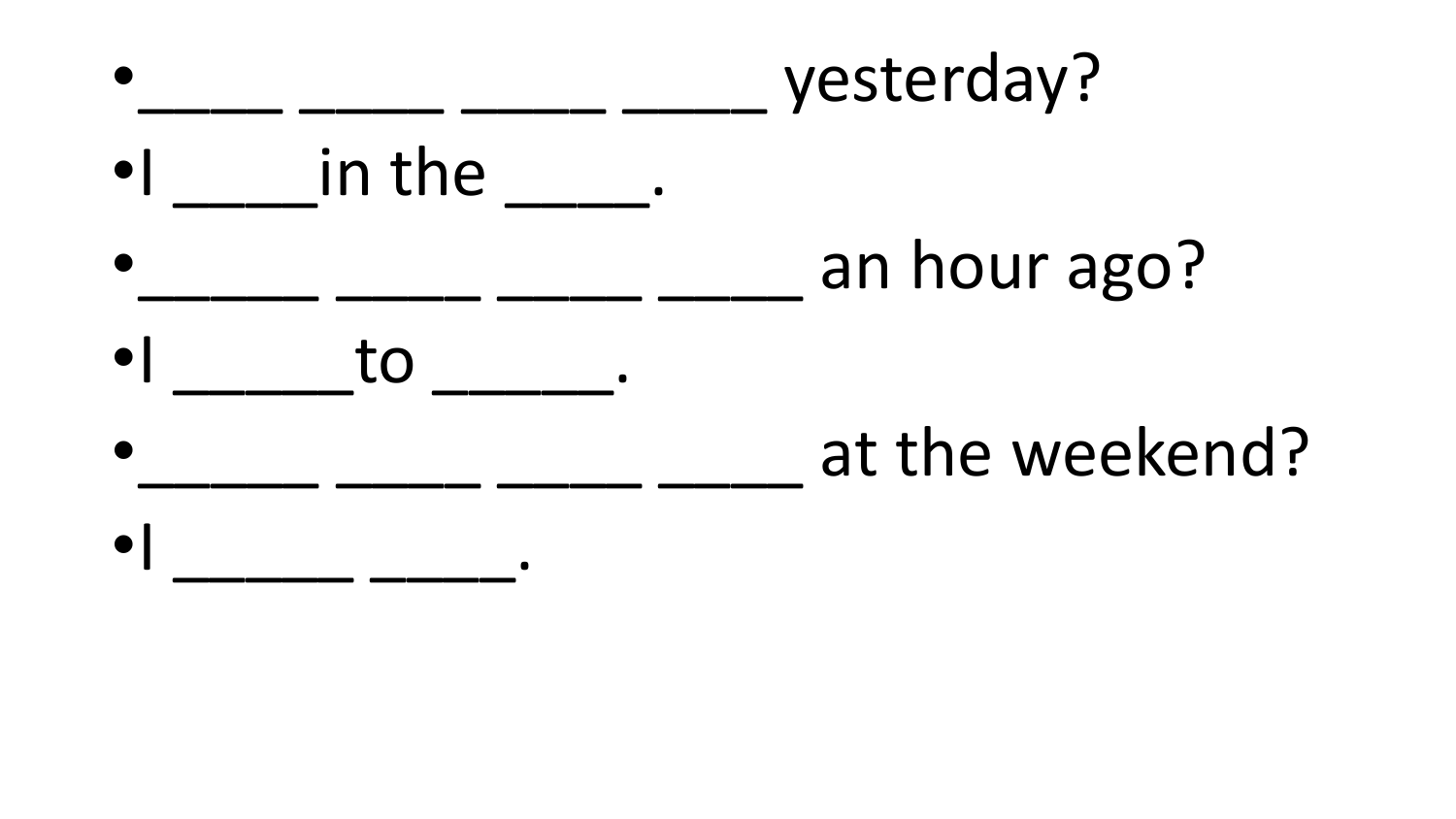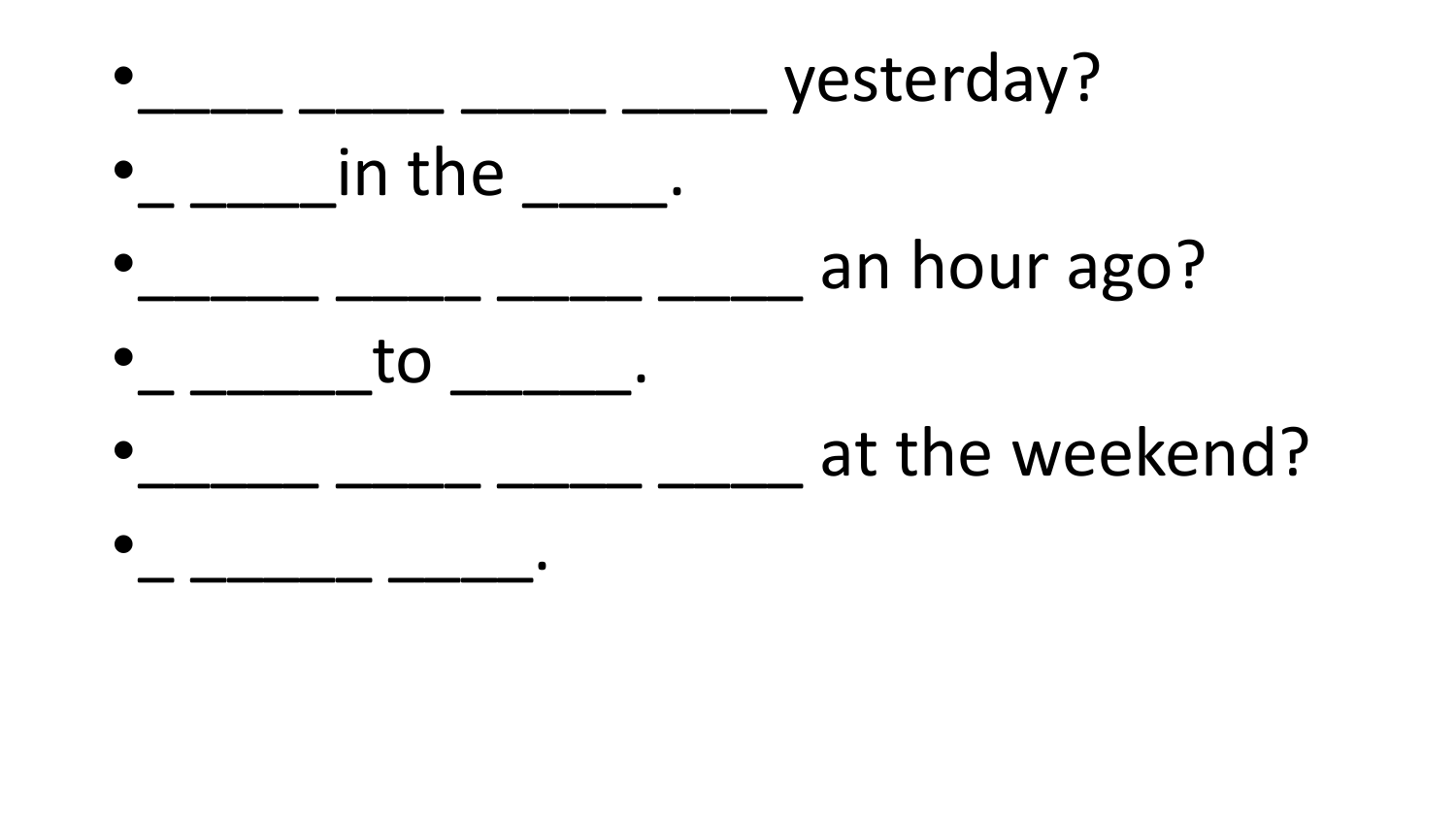•What did you do yesterday?

•What did you do an hour ago?

- •What did you do at the weekend?
- $\bullet$   $\begin{array}{ccc} & & \bullet & \bullet & \bullet \end{array}$

 $\bullet$   $\begin{array}{ccc} & & & \bullet & \bullet & \bullet \ \end{array}$ 

 $\bullet$   $\begin{array}{ccc} & & \bullet & \bullet & \bullet \end{array}$